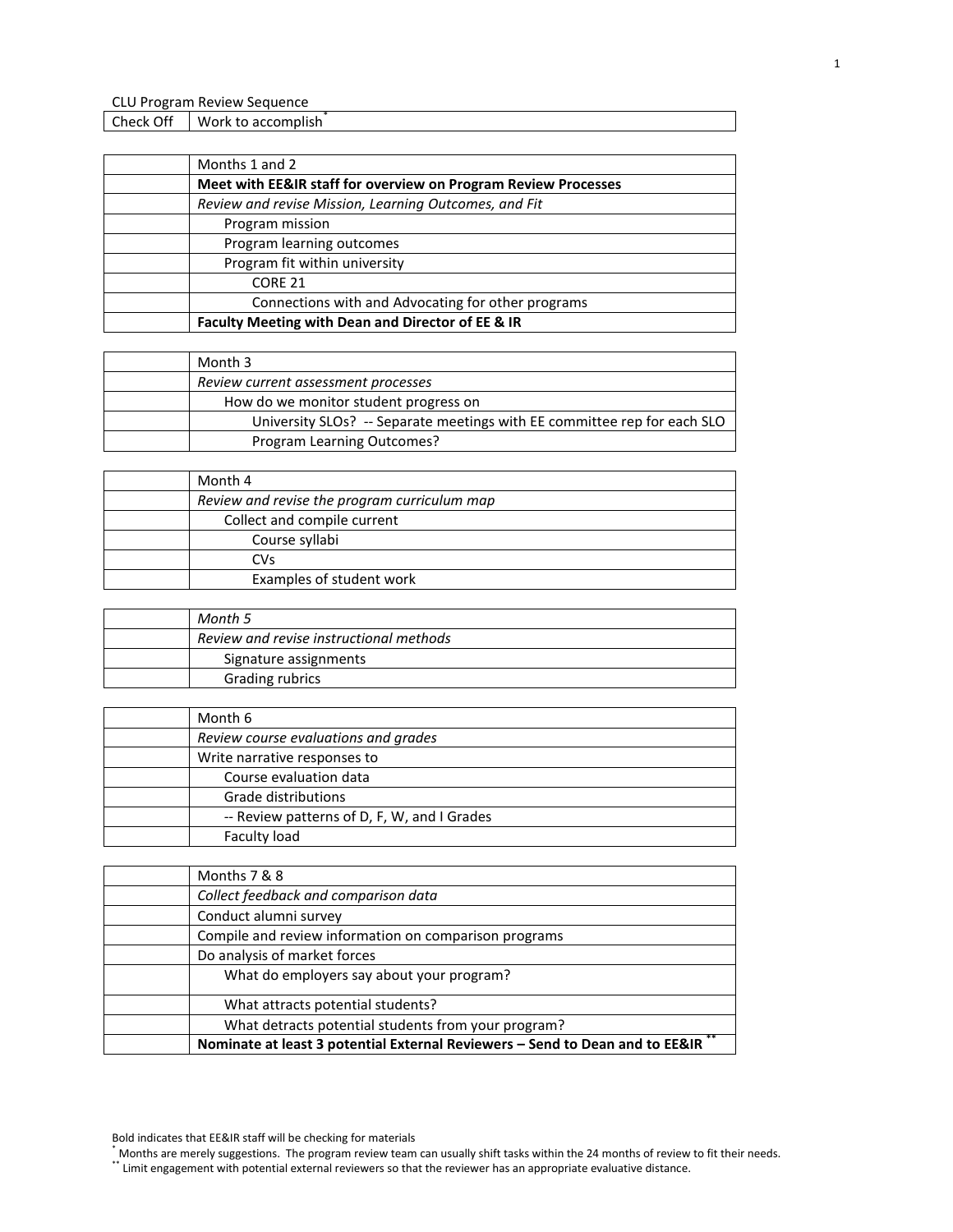| Check Off | Work to accomplish |
|-----------|--------------------|
|           |                    |

| Months 9 & 10                                      |
|----------------------------------------------------|
| Examination of institutional capacities            |
| What are current student concerns?                 |
| Conduct survey or focus groups of current students |
| Curriculum                                         |
| Advising                                           |
| <b>Services</b>                                    |
| What are the conditions of the program facilities? |
| What are the available resources for the program?  |
| What are faculty/students doing to raise support?  |
|                                                    |

| Months 11 & 12                                    |
|---------------------------------------------------|
| Review Library resources and support              |
| Meet with information specialist                  |
| Information literacy training                     |
| <b>Students</b>                                   |
| Faculty                                           |
| What is the state of the use of current holdings? |
| Are there needed library acquisitions?            |

| Months 13 & 14                                                                                                                                                                                                                                                                      |
|-------------------------------------------------------------------------------------------------------------------------------------------------------------------------------------------------------------------------------------------------------------------------------------|
| Write the 7 year action plan for the future of the program                                                                                                                                                                                                                          |
| Justify substantive changes (Positions, Curriculum, Facilities)                                                                                                                                                                                                                     |
| Justify minor funding requests                                                                                                                                                                                                                                                      |
| Plan and complete proper forms and documents                                                                                                                                                                                                                                        |
| Plan for review or identification of new assessments                                                                                                                                                                                                                                |
| <sup>1</sup> The university cannot possibly make substantive changes in each of the $70+$ programs every 7 years.<br>Programs that show efforts and progress toward interim goals within successive 7 year cycles are<br>much more likely to earn approval for substantive changes. |

| Months 15 & 16                                                             |
|----------------------------------------------------------------------------|
| Complete 1 <sup>st</sup> draft of the Program Review Report                |
| Review and sign-off by all members of program faculty                      |
| Notify EE&IR about deposit of completed draft                              |
| <b>Expect edits and requests for revisions</b>                             |
| Dean reviews the report and the nominations for External Reviewer          |
| Expect Dean to provide feedback                                            |
| Possible may ask for a meeting with program                                |
| Dean's Office contracts and schedules the External Reviewer visit          |
| EE&IR sends final copy of all program review material to external reviewer |

| Months 17 & 18                                               |
|--------------------------------------------------------------|
| External reviewer visit and report writing                   |
| Dean's Review and acceptance of the External Reviewer Report |

| Months 19 & 20                                                        |
|-----------------------------------------------------------------------|
| <b>Review External Reviewer Report</b>                                |
| Meet with Dean and Dir. of EEIR about the revision of the action plan |
| Write and submit revision of the action plan                          |

Bold indicates that EE&IR staff will be checking for materials

<sup>\*</sup> Months are merely suggestions. The program review team can usually shift tasks within the 24 months of review to fit their needs.

<sup>\*\*</sup> Limit engagement with potential external reviewers so that the reviewer has an appropriate evaluative distance.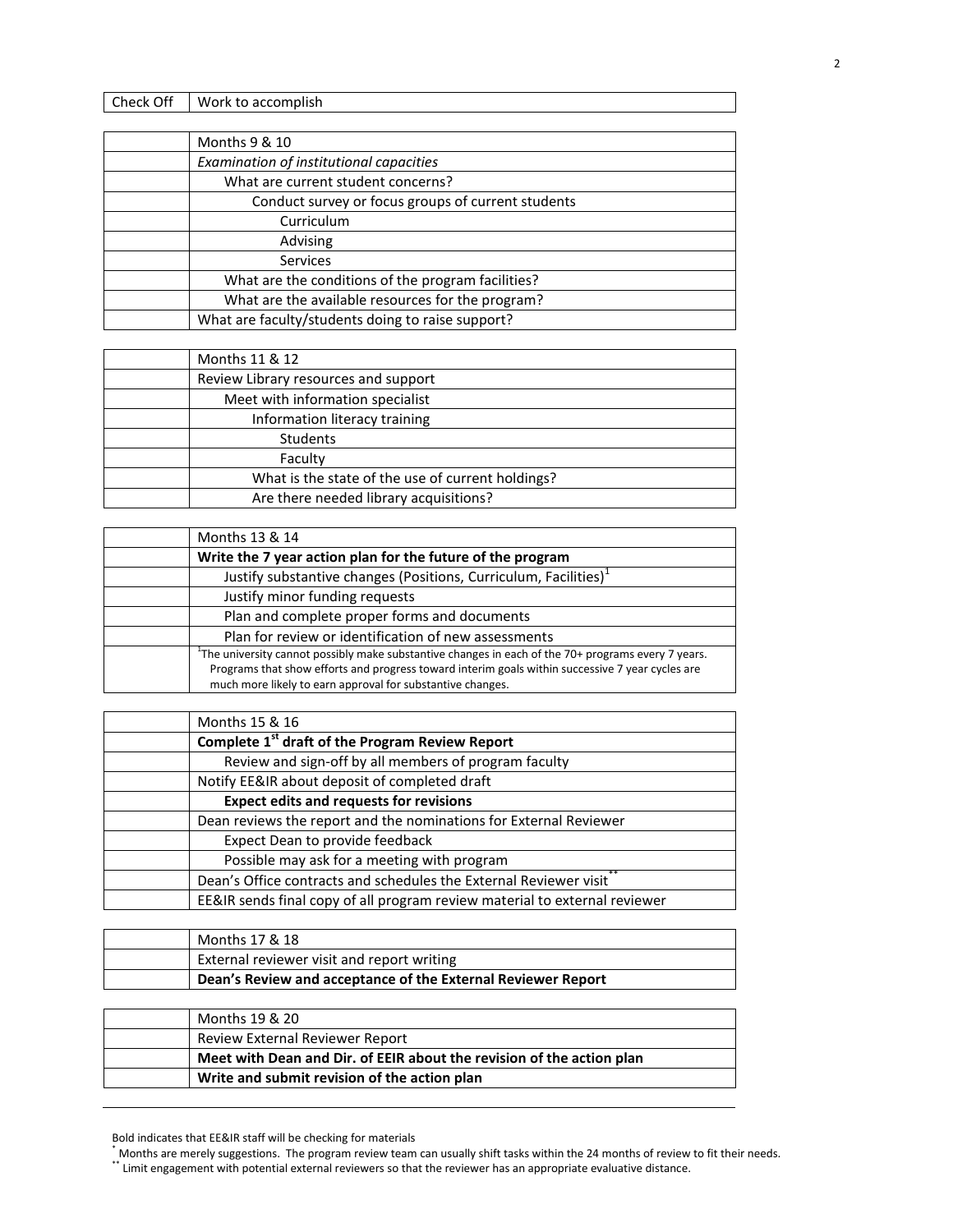| Months $21 - 24$                                                          |
|---------------------------------------------------------------------------|
| Dean writes complete a report on the Program Review                       |
| "Publish" and archive the completed program review                        |
| Provide permissions for access to all or part of program review documents |
|                                                                           |
| Begin the new action plan.                                                |

Bold indicates that EE&IR staff will be checking for materials

\* Months are merely suggestions. The program review team can usually shift tasks within the 24 months of review to fit their needs.

\*\* Limit engagement with potential external reviewers so that the reviewer has an appropriate evaluative distance.